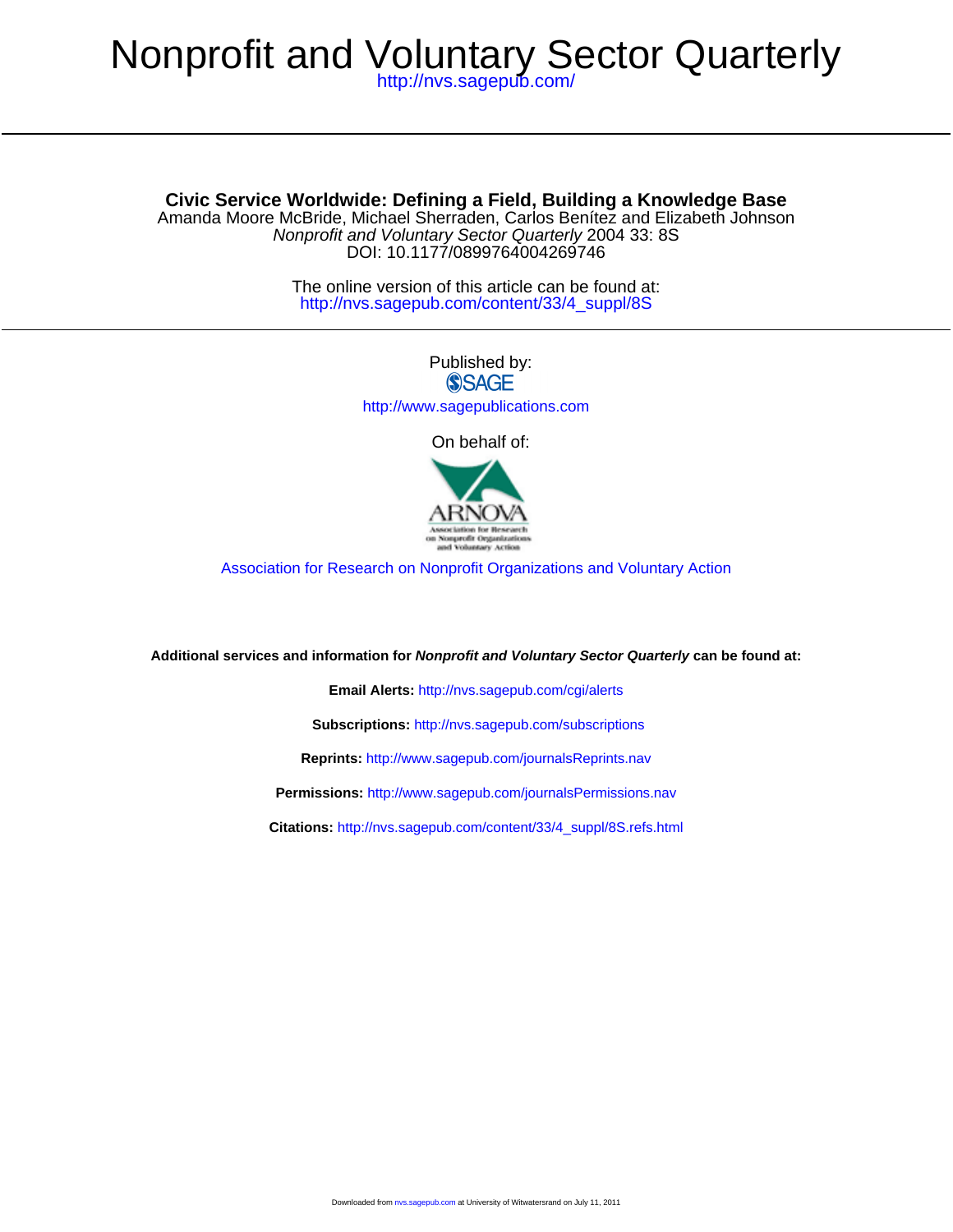# Civic Service Worldwide: Defining a Field, Building a Knowledge Base

Amanda Moore McBride Michael Sherraden Carlos Benítez Elizabeth Johnson *Washington University in St. Louis*

*Civic service appears to be a global phenomenon. The growth of service may warrant a distinct field of study in which a comparative knowledge base could inform development and implementation of policies and programs. In this article, the authors summarize results of a global assessment of civic service. Searching by country and using information from organizational memberships, publications, and the Internet, 210 civic service programs were identified in 57 countries. This study has many limitations, raising more questions than it answers. Nonetheless, it is the first worldwide empirical glimpse of service, shedding light on several key questions: What are the current status and forms of civic service? What are its structures, goals, and effects? This introductory article of the special issue frames these questions for consideration by the authors, who identify historical and cultural determinants, forms, and mediators of civic service in different regions of the world.*

*Keywords: civic service; volunteerism; comparative; international; development*

Service is a word that has many meanings. When descriptors are added, such as national service, service learning, and international service, the reference is more clear. Service in this context means contributing through a formal program for the intended benefit of individuals, a community, nation, or the world. Service may be considered a subset of volunteering, or it may be distinctly different. Volunteering in its more informal and occasional forms

*Note:* The authors gratefully acknowledge support from the Ford Foundation for this research through the Global Service Institute. Special thanks are extended to the research staff who worked on the Global Assessment of Civic Service and who have conducted reviews of service scholarship: Jenny Brav, Beatriz Castaño, Kwofie Danso, Margaret Lombe, Maury Mendenhall, Natasha Menon, Erica Smulever, Fengyan Tang, and Erdenechimeg Tserendorj.

Nonprofit and Voluntary Sector Quarterly, Supplement vol. 33, no. 4, December 2004 8S-21S DOI: 10.1177/0899764004269746

<sup>© 2004</sup> Association for Research on Nonprofit Organizations and Voluntary Action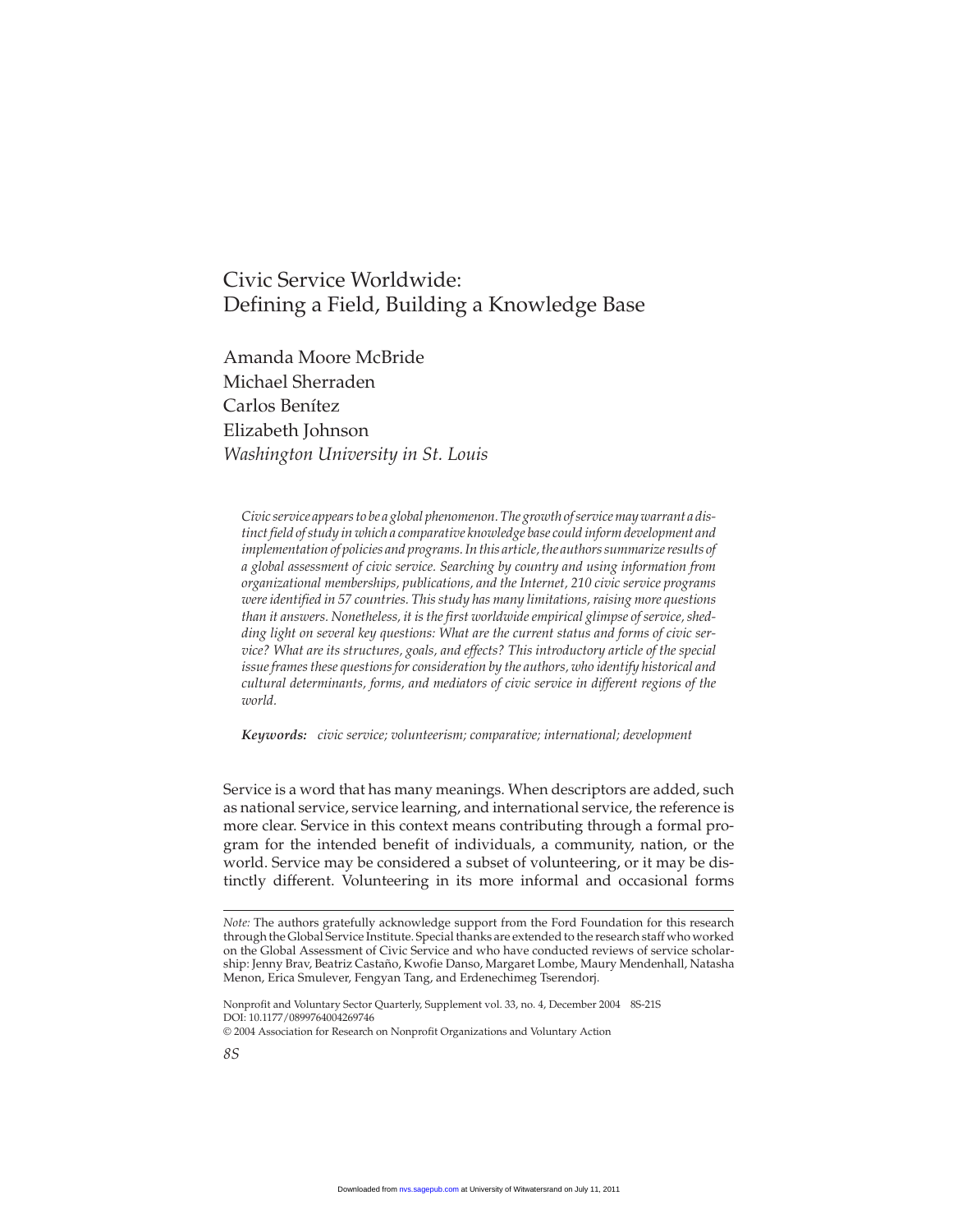# *Civic Service Worldwide 9S*

has been suggested as an emerging societal norm and behavior worldwide (Salamon & Sokolowski, 2001). Along this continuum of volunteer behavior, relatively little is known about formal, long-term, intensive volunteering or civic service, especially cross-nationally and comparatively (Clohesy, 1999; Grantmaker Forum on Community and National Service, 2000; M. Sherraden & Eberly, 1990).

In this article, we suggest that civic service may be a distinct field, yet to be specified. We present results from an empirical assessment of service that found global representation (McBride, Benítez, & Sherraden, 2003). Civic service may be characterized by "structural lead" (Freedman, 2001): Policy and program innovation appears to be decades ahead of knowledge about the forms and effects of civic service. A comparative knowledge base does not exist to inform the development and implementation of civic service programs and policies worldwide (McBride, Lombe, Tang, Sherraden, & Benítez, 2003). From our global assessment of civic service, we identify lines of inquiry that can contribute to defining the field and building foundational knowledge.

# AN EMERGING FIELD OF STUDY?

Scientific bodies of knowledge develop around fields of inquiry and intervention. A field is defined by its concepts, theories, and research methods. Examples include biomedical engineering, computer science, economic development, marital relations, and organizational behavior. The development of fields may result from prevalence of the phenomenon, demands from stakeholders and funders, potential to advance human civilization and welfare, and institutionalization of knowledge-building initiatives and structures. Whether and to what extent civic service may become a field of inquiry and intervention is an open question.

The nonprofit and voluntary sector or third sector is by all accounts a field of intervention and inquiry, with knowledge still emerging in many parts of the world (Hodgkinson & Painter, 2003; Salamon & Sokolowski, 2001). The sector represents the arena of organized civic action where important public goods and services may be produced (McCarthy et al., 1992; Salamon, Hems, & Chinnock, 2000). There is much to be studied with regard to the sector's role and status in society, as well as its effectiveness and efficiency (Dimaggio, Weiss, & Clotfelter, 2002; Hodgkinson, 1990; Jackson-Elmoore & Hula, 2001; Salamon, 1994). Contours and attributes continue to be defined and debated, but in large measure, the nonprofit and voluntary sector has been institutionalized as a field (Hodgkinson & Painter, 2003). There are common conceptions of the sector and its contents. Research projects like the Comparative Nonprofit Sector Project at Johns Hopkins University have developed foundational knowledge. Professional associations, academic departments, and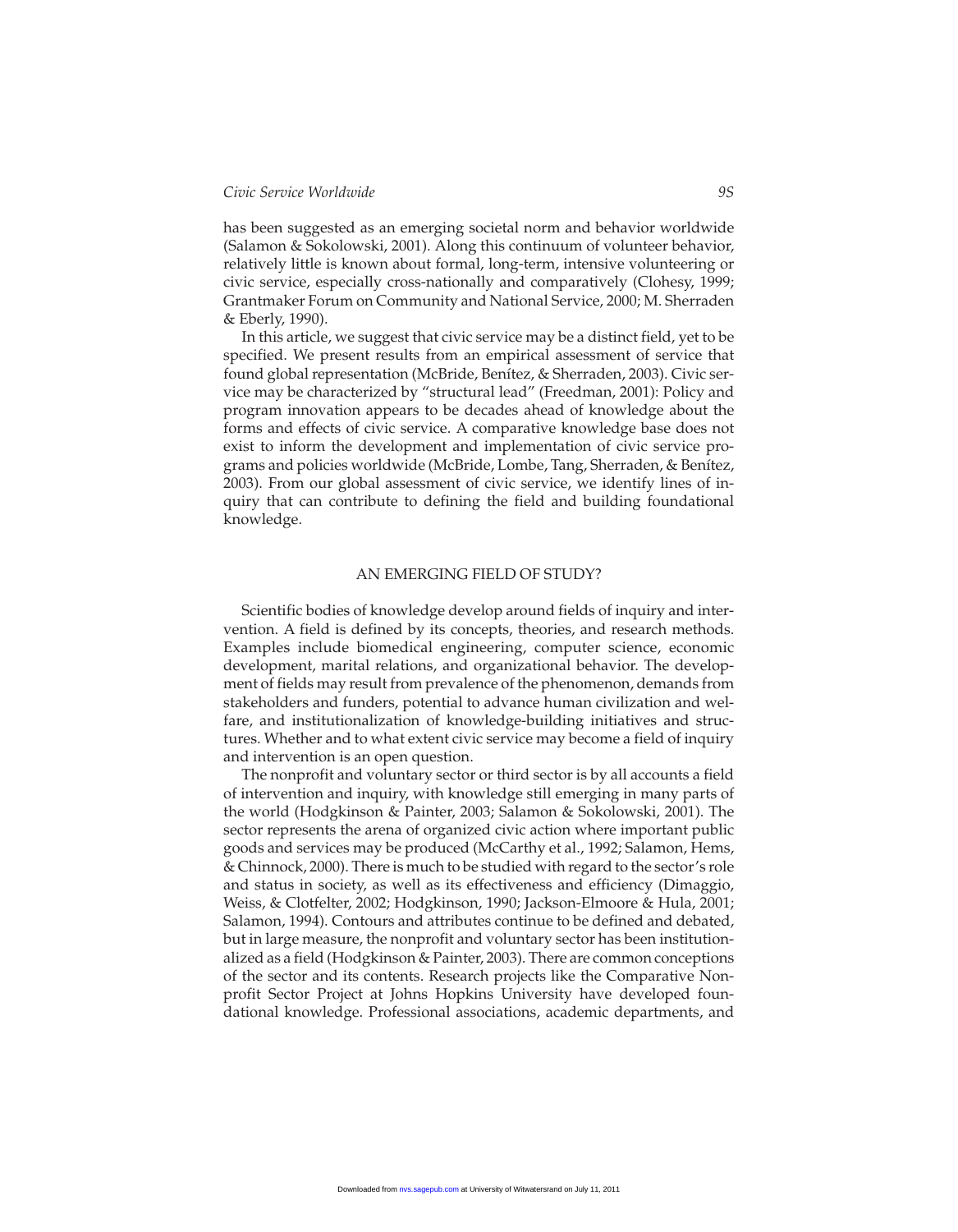journals exist to advance the study and build the knowledge base of the nonprofit and voluntary sector.

Does civic service warrant consideration as a field of intervention and inquiry? Civic service is believed to be increasing in many countries around the world (Clohesy, 1999; Ford Foundation, 2000; Grantmaker Forum on Community and National Service, 2000). The focus is often on the potential of service as a social and economic development intervention that may produce a wide range of positive effects (Ford Foundation, 2000; M. Sherraden, 2001b). In civic service, the individual is performing an action that is presumably of benefit to someone or some cause. The action is performed in the spirit of improving living conditions or general welfare (Menon, McBride, & Sherraden, 2003). In most cases, programs intend to affect both the served and the server (Aguirre International, 1999; Association of Voluntary Service Organizations, 2003; M. Sherraden & Eberly, 1982). The outcomes of service programs can range from peace and international understanding, to improved job skills and education, to sustained civic engagement (Hajdo, 1999; Omo-Abu, 1997; Perry & Katula, 2001; M. Sherraden, 2001b; M. Sherraden, Sherraden, & Eberly, 1990).

As an indication of the burgeoning interest in civic service, an affinity group of private funders in the United States, the Grantmaker Forum on Community and National Service, was formed in 1993 to encourage information and investment in volunteering and service (Gibson, 2001). In 2000, the Grantmaker Forum released the report, *The State of Service-Related Research: Opportunities to Build a Field*. This report was the first systematic attempt to assess what is known about the effects of service, especially on civic engagement. In brief, service research was found to lack conceptualization, rigorous methods, or definitive assessments concerning effects. In 2001, the Ford Foundation funded the Center for Social Development (CSD) in St. Louis and Innovations in Civic Participation in Washington, D.C., to implement a global agenda in research and policy and program development known as the Global Service Institute (GSI). Through GSI, CSD has promoted development of foundational knowledge and innovative research as well as developed capacity for service research worldwide. This special issue is a product of the first international conference on civic service research, representing an initial attempt to develop comparative knowledge about the status of service worldwide.

Anecdotes, interest, and investment worldwide may be indicators of the growing importance of civic service, but developing a scientific body of knowledge on civic service will require definition, common terminology, analytical frameworks, and systematic research. The phenomenon has not been named worldwide and there is no common language about its forms, nature, and effects. Building on prior scholarship (Janowitz, 1991; Moskos, 1988) and recognizing that we must start somewhere, we offer a term and conception to be tested around the world. We conceive of civic service as a construct, defined as "an organized period of substantial engagement and contribution to the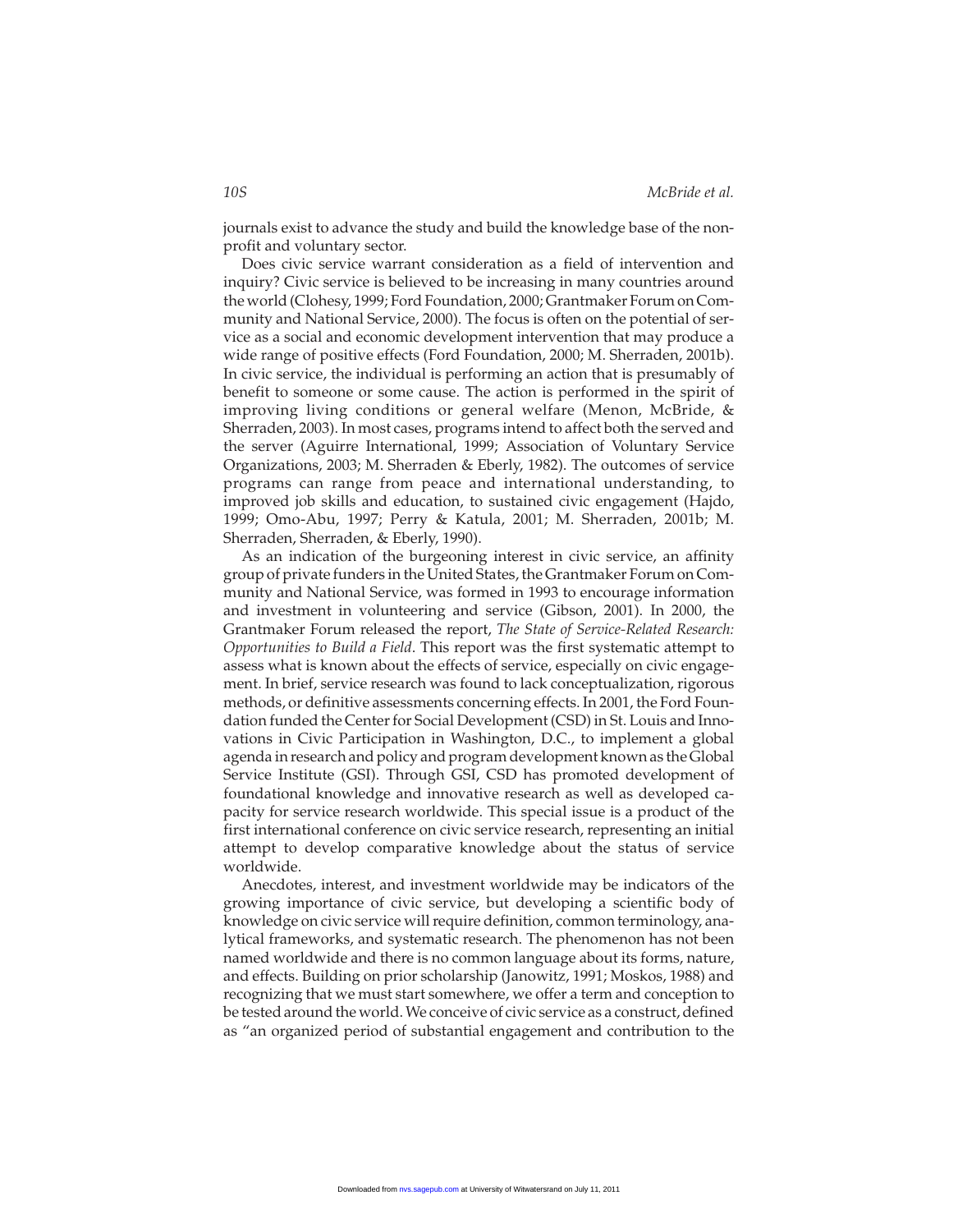local, national, or world community, recognized and valued by society, with minimal monetary compensation to the participant" (M. Sherraden, 2001a, p. 5). We choose civic as the descriptor because it connotes the larger domain that may include such forms as national service and international service. Civic reflects action and effects in the public sphere. Strangers near and far and subsequent generations may benefit from civic service.

The concept of *volunteer* is widely contested, with stipended and compulsory forms of service commonly excluded (Brown, 1999; Carson, 1999; Cnaan, Handy, & Wadsworth, 1996). This is why we use the term *service* instead of volunteering. In addition to token monetary awards to cover basic living expenses or to offset expenses incurred during service, service behavior may be rewarded with educational credit (Omo-Abu, 1997; M. S. Sherraden & Sherraden, 1990). Further distinguishing service from volunteerism is the fact that service is performed within a programmatic structure, where there is a distinct role for the server, and he or she is expected to serve on an intensive basis over an extended duration. In view of these characteristics, civic service can be considered a formal, programmatic intervention. Civic service program examples include the United States Peace Corps, national service programs in Ghana and Nigeria, and the European Voluntary Service.

What is known worldwide about the forms and nature of this phenomenon we refer to as civic service? Below, we present findings of a global assessment of civic service. We focus on key attributes, which may inform the development of service as a field of inquiry and intervention.

# A GLOBAL ASSESSMENT OF CIVIC SERVICE: A PRELIMINARY ASSESSMENT OF FORM AND NATURE

#### PURPOSE

During 2001-2002, CSD conducted a global assessment of civic service (McBride et al., 2003), $1$  building on previous work that addresses the conceptualization, measurement, and study of volunteerism and service (Cnaan & Amrofell, 1994; Clotfelter, 1999; Dingle, Sokolowski, Saxon-Harrold, Smith, & Leigh, 2001; Grantmaker Forum on Community and National Service, 2001; Handy et al., 2000; Perry & Imperial, 2001; M. Sherraden & Eberly, 1990). The global assessment provides an empirical, operational description of civic service programs worldwide. We approached this research from a role-based, institutional perspective, which has been useful in our examination of other social and economic development interventions (Beverly & Sherraden, 1999; M. Sherraden, Morrow-Howell, Hinterlong, & Rozario, 2001; M. Sherraden, Schreiner, & Beverly, 2003). An institution can be viewed as structuring the access, incentives, information, and facilitation for the service role (McBride et al., 2003; Morrow-Howell et al., 2003; Tang, McBride, & Sherraden, 2003). It is likely that the dimensions of service roles will differ across forms of service,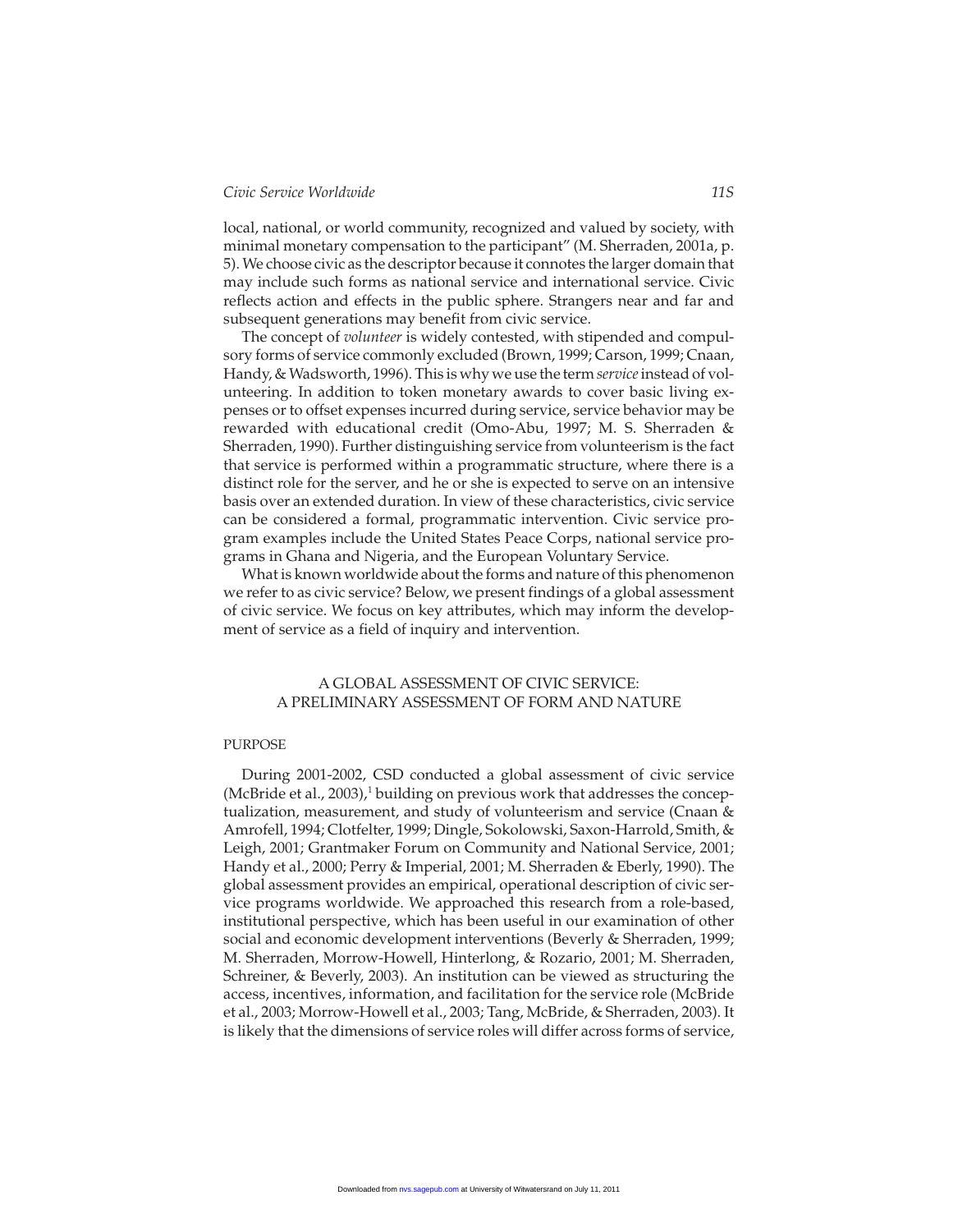as well as across nations and cultures. These variable dimensions allow for assessment of differences and similarities.

#### **METHODS**

The unit of analysis was formal civic service programs that require intensive commitments of time on the part of the server.<sup>2</sup> Working in eight languages, every effort was made to track down leads on service programs over a 6-month period from July through December 2001. Searching by country and using information from organizational memberships, publications, and the Internet, 210 programs were identified.

Aquestionnaire was developed using the role-based, institutional perspective. It was completed during the first phase of the study for each identified program using published documents and Web sites. A Microsoft Access database was developed for data entry and management. All program information was entered into the electronic instrument in English for uniformity of analysis and understanding. To further improve data completeness and quality, in phase two, data were sent to the service programs via fax and e-mail for clarification and to fill in missing values. Sixty-six programs (32%) responded with confirmations, specifications, and/or corrections. Below are descriptive statistics of key variables. We are careful to note where data are missing. Results are presented as a percentage of all programs.

#### **FINDINGS**

*Key features: Scope, form, and age*. In this preliminary study, 210 civic service programs are identified in 57 countries. Thirty-three percent of the programs are based in North America, followed by 27% in Europe/Central Asia, 12% in Sub-Saharan Africa, 9% in Latin America/the Caribbean, 10% in East Asia/ the Pacific, 5% in the Middle East/North Africa, and 4% in South Asia. In terms of specific country representation, the United States has the most identified programs with 51, followed by Canada with 14. Germany and Hungary are represented with 10 programs each; the United Kingdom with 8; Australia and India with 7; and South Africa with 6.

Programs can be classified by form and type of service. Service forms represent the scope and arrangement of the program. Transnational service programs span two or more nations, with servers exchanged across borders. International service programs are more unilateral, with servers sent to other countries. National service programs may or may not be governmentsponsored but do allow citizens to participate. Of the 210 programs, 10% are transnational, 49% are international, 35% are national, and 6% are local, community-based programs. Across these forms of service, three types of service are identified: youth, senior, and faith-based service. Youth service programs are the most prevalent.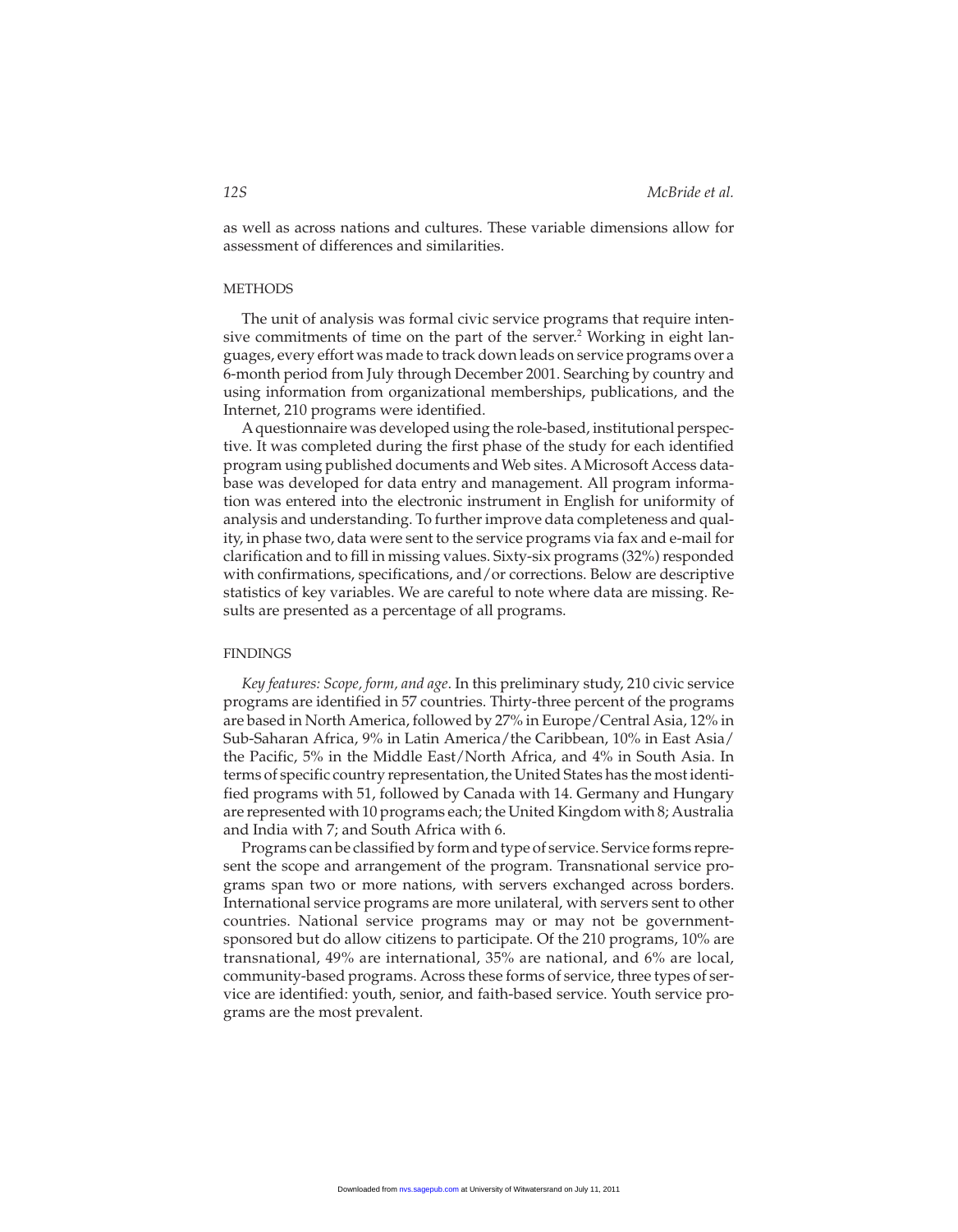The service programs have been in existence from 1 year to 103 years. The average program age is 20.5 years, and the median age is 13.5 years. Age is unknown for 22 programs.

*Service role: Time commitment and compulsory nature*. Time commitment can be measured by intensity and duration. Intensity is defined as the number of hours the server is required to commit to the program in a given week. Eightyone percent of the programs require servers to commit to the service experience on a full-time basis, which is equivalent to about 40 hours per week. Some programs are flexible and allow servers to select their choice of time commitment. The average amount of time that a participant serves is 7.3 months. The range is 1 week to 3.5 years. National service programs require the longest average time commitment at 10 months. Intensity is unknown for 8 programs, and duration is unknown for 80.

Programs can be characterized by the voluntary or compulsory nature of the service role. Across the 210 programs, 92% are voluntary, and 4% are compulsory. The compulsory programs are national youth service programs in Sub-Saharan Africa and the Middle East/North Africa. For 4% of the programs, the voluntary or compulsory nature is unknown.

*Servers, service areas, and goals*. Seventy-seven percent of the programs engage youth as servers, and 10% involve children. Sixty-nine percent have adults who serve, and 34% have seniors who serve. Other server groups include people with physical disabilities, those of low income, and college students. Almost all programs accept both men and women as servers.

Across the 210 programs, most programs engage in multiple areas of work. More than 81% deliver human and social services, and 80% engage in educational activities (see Table 1). Community development is the next most frequent area of service at 77%, followed by personal development activities at 76%, environmental protection at 67%, cultural integration at 60%, and health activities at 59%.

The most prevalent program goal is "increasing the server's motivation to volunteer after the service experience," totaling 81% of all programs, followed by "increasing the server's skill acquisition" at 76% of all programs (see Table 2). "Increasing the server's social skills" is a goal of 68%, and "promoting cultural understanding" is a goal of 66% (especially transnational and international programs). Other goals include "creating or improving public facilities" at 55%, and affecting the environment or "promoting sustainable land use" at 50%.

*Institutional dimensions: Access, incentives, information, and facilitation*. The most common eligibility criterion for service is age. Seventy-four percent of the programs have a specific age requirement, which may be a minimum or a maximum age for participation. Thirty-one percent of the programs require the server to have specific skills to participate, and 28% of the programs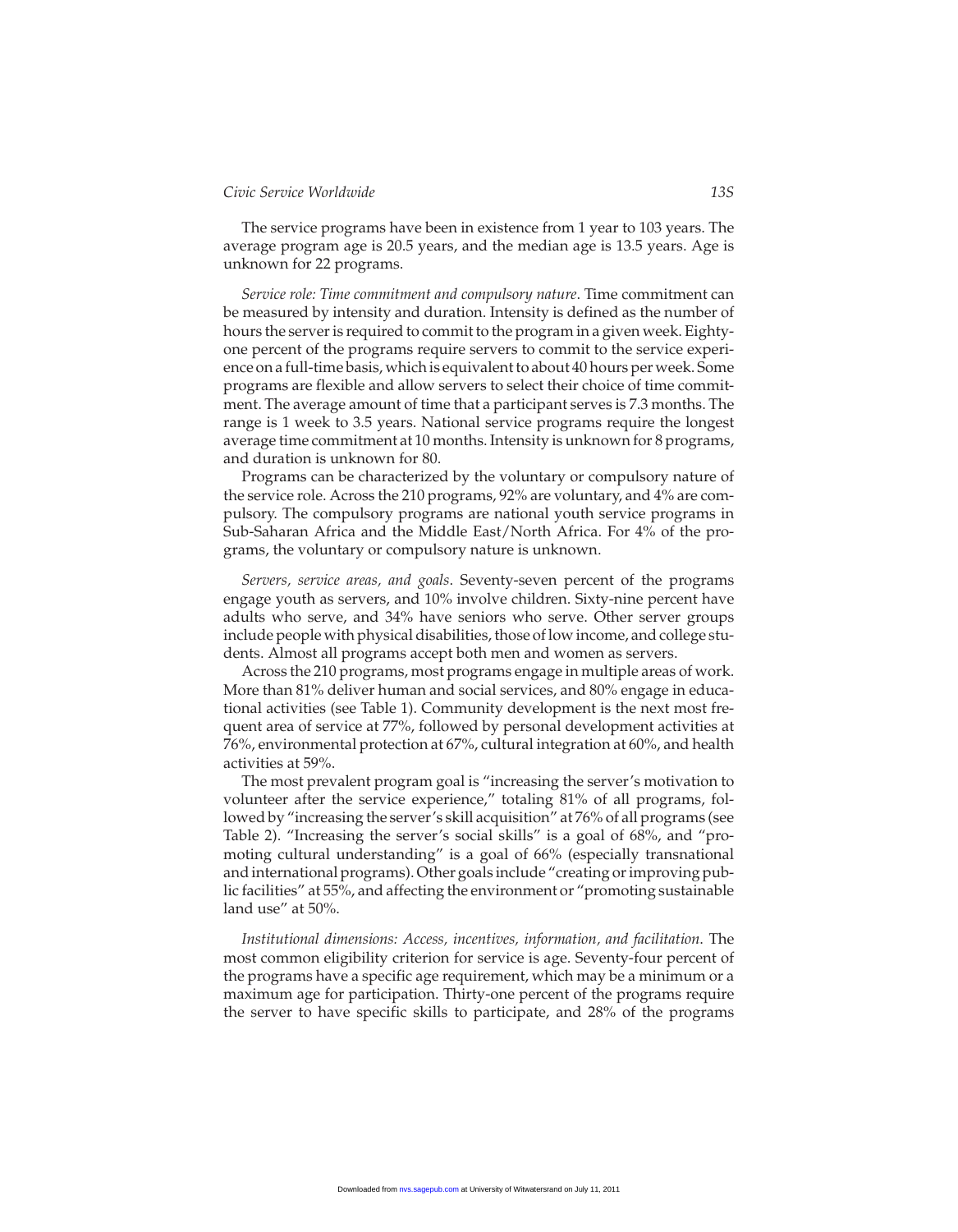|                                 | Yes |      | No |      | Unspecified <sup>a</sup> |      |
|---------------------------------|-----|------|----|------|--------------------------|------|
| Areas of Service                | #   | $\%$ | #  | $\%$ | #                        | $\%$ |
| Human and social services       | 171 | 81   | 25 | 12   | 14                       | 7    |
| Education                       | 168 | 80   | 20 | 9    | 22                       | 11   |
| Community development           | 161 | 77   | 28 | 13   | 21                       | 10   |
| Personal development            | 159 | 76   | 28 | 13   | 23                       | 11   |
| Environmental protection        | 140 | 67   | 40 | 19   | 30                       | 14   |
| Cultural integration            | 125 | 60   | 39 | 18   | 46                       | 22   |
| Health services                 | 124 | 59   | 51 | 24   | 35                       | 17   |
| Employment/economic development | 106 | 51   | 60 | 28   | 44                       | 21   |
| Infrastructure development      | 105 | 50   | 60 | 29   | 45                       | 21   |
| Peace/human rights              | 94  | 45   | 54 | 26   | 62                       | 29   |
| Cultural heritage/arts          | 96  | 46   | 54 | 26   | 60                       | 28   |
| Emergency response              | 45  | 21   | 86 | 41   | 79                       | 38   |

| Table 1. Global Assessment of Civic Service:   |
|------------------------------------------------|
| Areas of Service Across Programs ( $N = 210$ ) |

a. Unspecified includes programs for which information was missing or unknown.

**Table 2. Global Assessment of Civic Service: Goals Across Programs (***N* **= 210)**

|                                           | Yes |      | No |                | Unspecified <sup>®</sup> |      |
|-------------------------------------------|-----|------|----|----------------|--------------------------|------|
| Goal                                      | #   | $\%$ | #  | $\%$           | #                        | $\%$ |
| Increase server's motivation to volunteer | 170 | 81   | 8  | $\overline{4}$ | 32                       | 15   |
| Increase server's skill acquisition       | 160 | 76   | 23 | 11             | 27                       | 13   |
| Increase server's social skills           | 143 | 68   | 36 | 17             | 31                       | 15   |
| Promote cultural understanding            | 139 | 66   | 13 | 6              | 58                       | 28   |
| Increase server's confidence and self-    |     |      |    |                |                          |      |
| esteem                                    | 130 | 62   | 26 | 12             | 54                       | 26   |
| Create/improve public facilities          | 115 | 55   | 41 | 20             | 54                       | 26   |
| Promote sustainable land use              | 104 | 50   | 52 | 25             | 54                       | 26   |
| Influence and expand server's career      |     |      |    |                |                          |      |
| choices                                   | 98  | 47   | 43 | 20             | 69                       | 33   |
| Improve well-being and health             | 98  | 47   | 45 | 21             | 67                       | 32   |
| Increase employment rate                  | 68  | 32   | 77 | 37             | 65                       | 31   |

a. Unspecified includes programs for which information was missing or unknown.

require servers to be from specific geographical areas. Nineteen percent of programs require that participants be planning to enter, enrolled in, or completing school to participate. Eighteen percent of the programs require some level of language proficiency, which is connected primarily to transnational and international service programs. Income, organizational affiliation, religion, race, and gender are criteria for a small percentage of programs. Eleven programs have no stated eligibility criteria.

Fifty-three percent of the programs provide support for housing. Transportation stipends and assistance are offered by 32% of the programs. Twentynine percent of the programs pay for health care or other insurance. Twenty-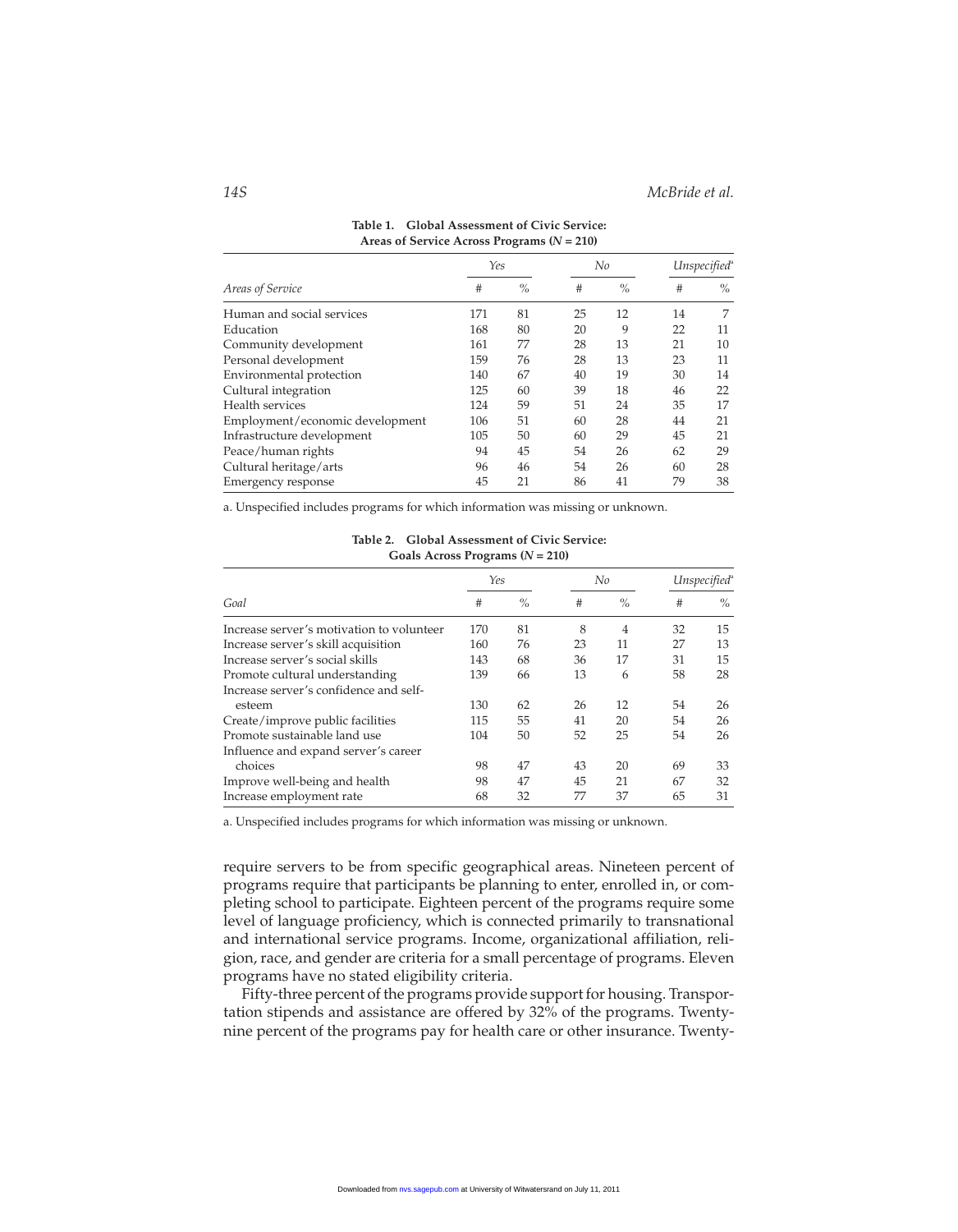eight percent of the programs provide the server with a stipend or living allowance, which is most prevalent among national service programs. Twenty-two percent give the participant some type of award, certificate, or community recognition. Twelve percent offer academic credit in exchange for service participation, and 8% offer scholarships. Seven percent offer grants and other types of monetary awards. Sixty-six percent of the programs provide training to the participants, 70% offer supervision, 49% offer reflection sessions, and 41% offer some form of mentoring.

*Program administration*. Of the 210 programs, 75% are administered by nonprofit or nongovernmental organizations (NGOs) and 22% by government agencies. Ninety-five percent of the transnational service programs and 92% of the international service programs are administered by NGOs, whereas 52% of the national service programs are administered and implemented by government agencies. Some programs evidence collaborative arrangements between multiple entities (see McBride, Benítez, & Danso, 2003).

#### BUILDING A KNOWLEDGE BASE

Development of a comparative knowledge base on civic service depends on basic knowledge of the status of civic service within as well as across nations and cultures. The global assessment is a first step toward operationalizing the service concept and identifying possible trends worldwide, but it has many limitations and presents only a cursory appraisal. In this section, we reflect on the findings of the global assessment with an eye toward better specifying the status of service. We suggest key questions that, if answered, may chart the contours of this phenomenon including its prevalence, forms, nature, and effects.

#### TRULY GLOBAL?

More civic service programs in this preliminary study are found in North America and Europe/Central Asia than in other regions of the world. This finding could be due to bias in our research methods. We were constrained to searching in only eight languages, and we relied on technological and published sources to identify programs and information about them. These are substantial limitations. But the differences in prevalence by region may reflect actual differences that are related to historical, cultural, and institutional factors.

Research suggests that volunteerism may be positively associated with the status of the nonprofit or voluntary sector as well as level of economic development (Anheier & Salamon, 1999). Civic service may not be prevalent in regions that rely on mutual aid or do not have an established nonprofit sector. In some countries, the functions that service programs tend to play may be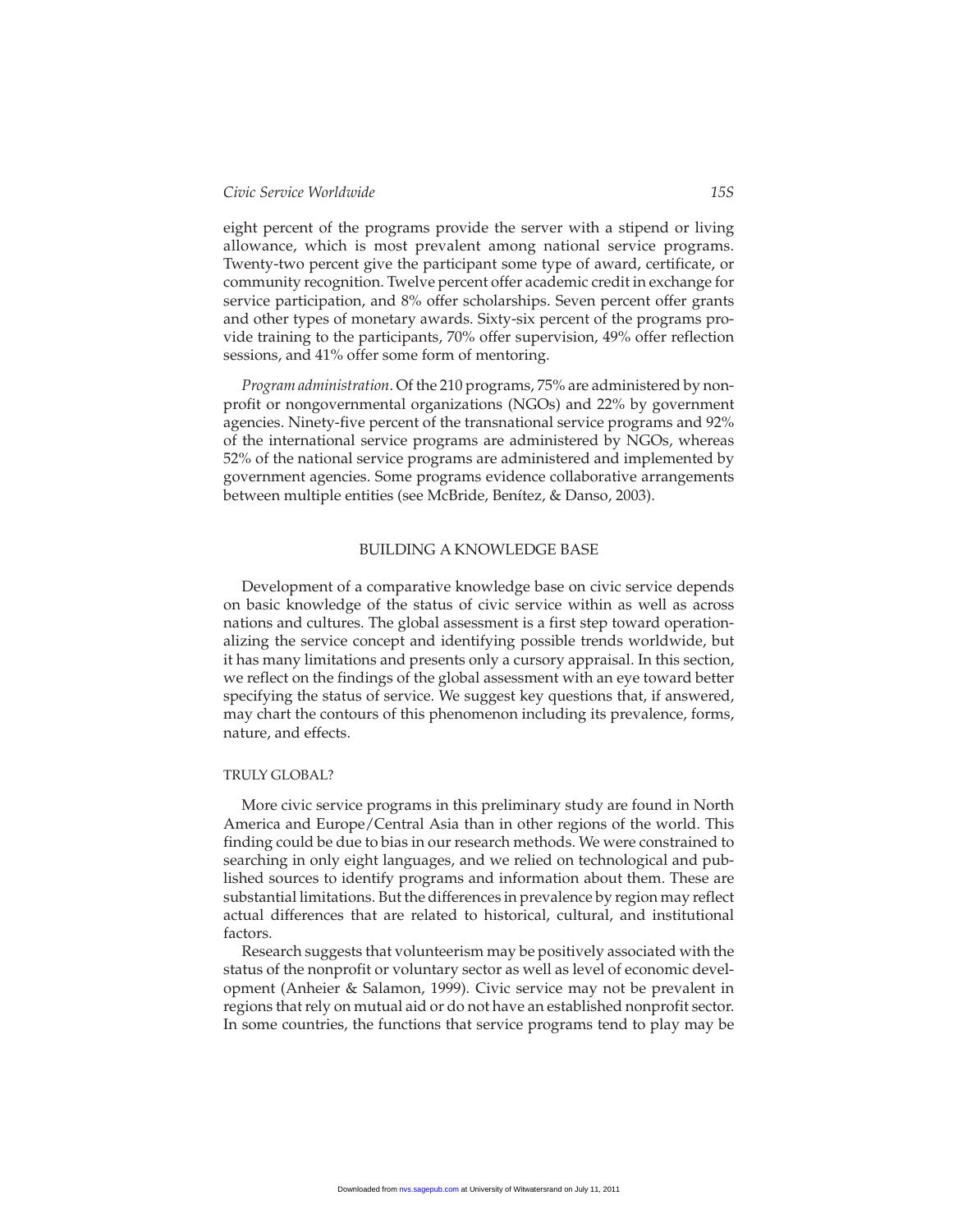met by other societal institutions and structures (e.g., government or welfare programs). Service is emerging in many countries, but we do not know if civic service is truly global or what forms of service are more prevalent in different regions and countries around the world.

# SERVICE FORMS

The empirical identification of service forms is an important contribution of this study. However, our methods and analysis may have overlooked important, legitimate forms of service. The emphasis on long-term, intensive service programs obviated consideration of more short-term activities, which may be "service" in some parts of the world. In excluding service learning through universities, emerging civic service developments were missed. Moreover, local service programs are not prevalent among the programs identified. This may be due to research bias in that local service programs are not marketed and widely heralded, or it may be that long-term, intensive service roles are less likely to be defined and implemented at the local level. Although a typology of service programs emerged from this study, the identified forms lack clear conceptual and operational boundaries. We have more to learn about the distinguishing features of transnational, international, national, and local service programs, so as to better specify service forms and their likely differing effects.

The presence of different forms of civic service programs may be attributable to different political regimes and the status of democracy, as well as to variations in cultural norms. For national service programs, a democratic government may be more likely to encourage efforts that organize citizens in support of the country. Democracy may also be positively associated with economic development (Sen, 1999). The age of the democracy and the productivity of the economy may translate into more resources available to organize service opportunities and more citizens who find service roles accessible. Transnational service may be prevalent where political-geographic boundaries are blurring due to globalizing economies and transnational policies (M. S. Sherraden, 2001). Cultural norms and mores may promote international service. The status of institutionalized religion and the religiosity of people in a given country may support the development and implementation of specific forms of volunteerism and service (Salamon & Sokolowski, 2001). Very little is known about these possibilities.

# THE SERVICE ROLE:

# VOLUNTARY, INTENSIVE, AND LONG-TERM

For the programs examined in this study, the service role is primarily voluntary. Few mandatory programs are identified, and all of these are national service programs. Very likely, this finding will hold up in future studies. Although the compulsory nature of service has been an issue of debate, this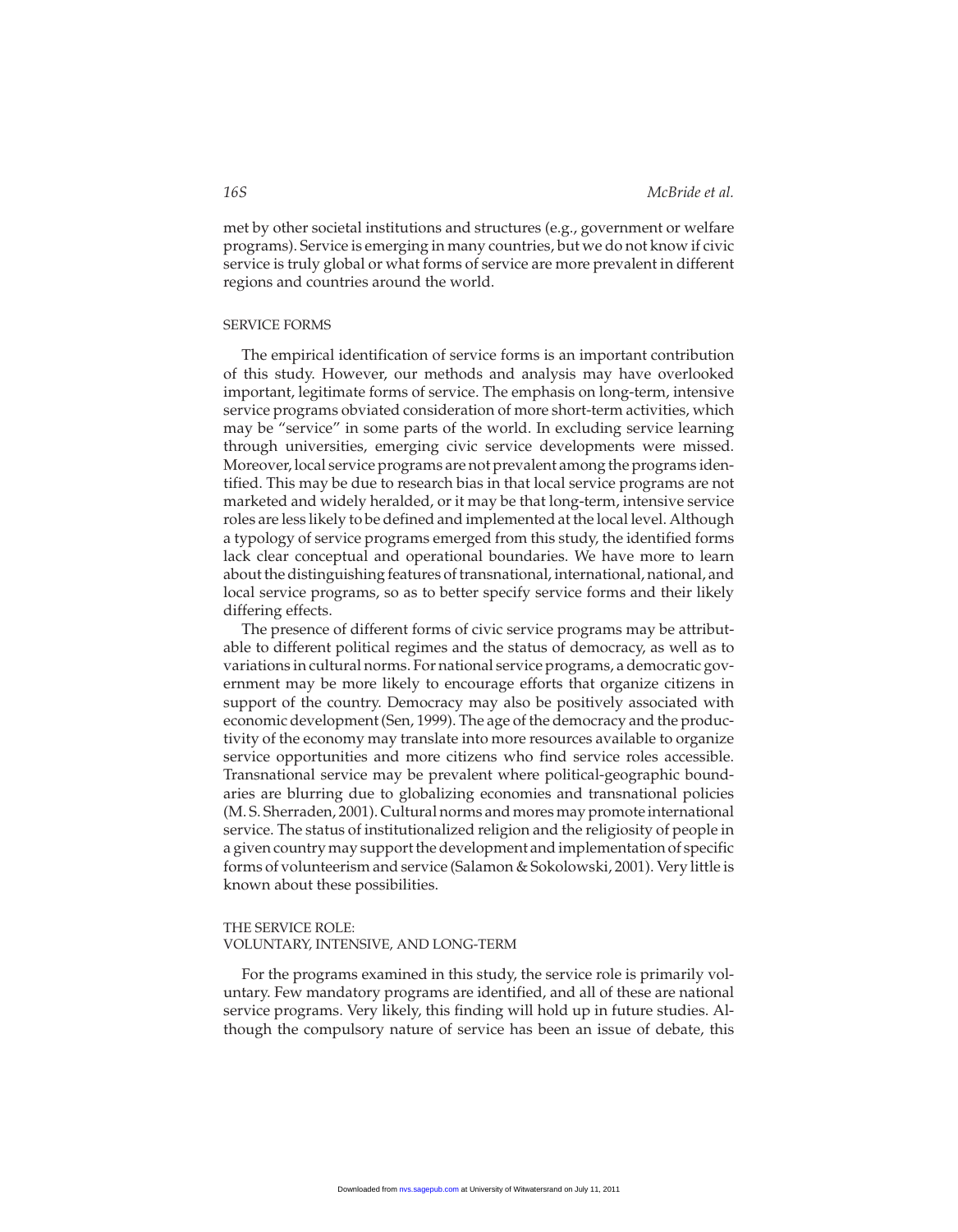## *Civic Service Worldwide 17S*

assessment suggests that compulsion may play a limited role in service. With this said, however, service-learning programs are not captured in this assessment, and they are often mandatory.

Data concerning the intensity and duration of the service experience suggest that service is different from occasional volunteering. Expectations concerning commitment are greater. Across these programs, the service experience is mostly full-time and of a sustained duration. The long-term, intensive nature raises a number of questions with regard to who is serving and how. Are only privileged, able-bodied individuals serving, only those who have the ability to leave the labor market for a defined period? Do programs provide access and incentives to individuals who are disadvantaged? Answers to these questions would have important implications for service as an inclusive, social, and economic development intervention.

#### INSTITUTIONAL DIMENSIONS: ACCESS, INCENTIVES, AND PARTICIPATION

Eligibility requirements suggest that there is a particular target population or type of person sought by most programs to fill the service role. Extensive eligibility requirements of skills or abilities may undermine the potential for positive benefits to accrue to individuals who may have the most to gain from the service experience. Skills or language training is offered to servers in some programs, but the extent of skill requirements—especially among transnational and international service programs—requires thoughtful consideration. Another consideration is stipends. Stipends may allow individuals to leave the labor market, but in transnational or international service programs, the award of stipends may be a social justice issue. In some program host countries, minimal stipends may be equivalent to or more than what some citizens in those countries earn through the labor market.

Youth appear to be the primary targets for the service role. Life cycle patterns suggest that service roles may be more accessible to youth and older adults. Given the aging demographics of the world's population, it is curious that more programs do not have senior servers. Older adults are often experienced and skilled individuals who have retired from paid work; they may have much to contribute via service. The creation of service roles with elders in mind is a possible area of development (Freedman, 2001; Hoodless, 2003; Morrow-Howell, Hinterlong, & Sherraden, 2001; Morrow-Howell et al., 2003). What incentives and supports would make the service role more accessible to elders, and how might the capacity of sponsoring organizations be increased to effectively recruit, manage, and support older servers?

#### ROLE OF THE STATE

In contrast to most military service, civic service is generally not organized and carried out by the state.<sup>3</sup> Across all forms of service, NGOs are implement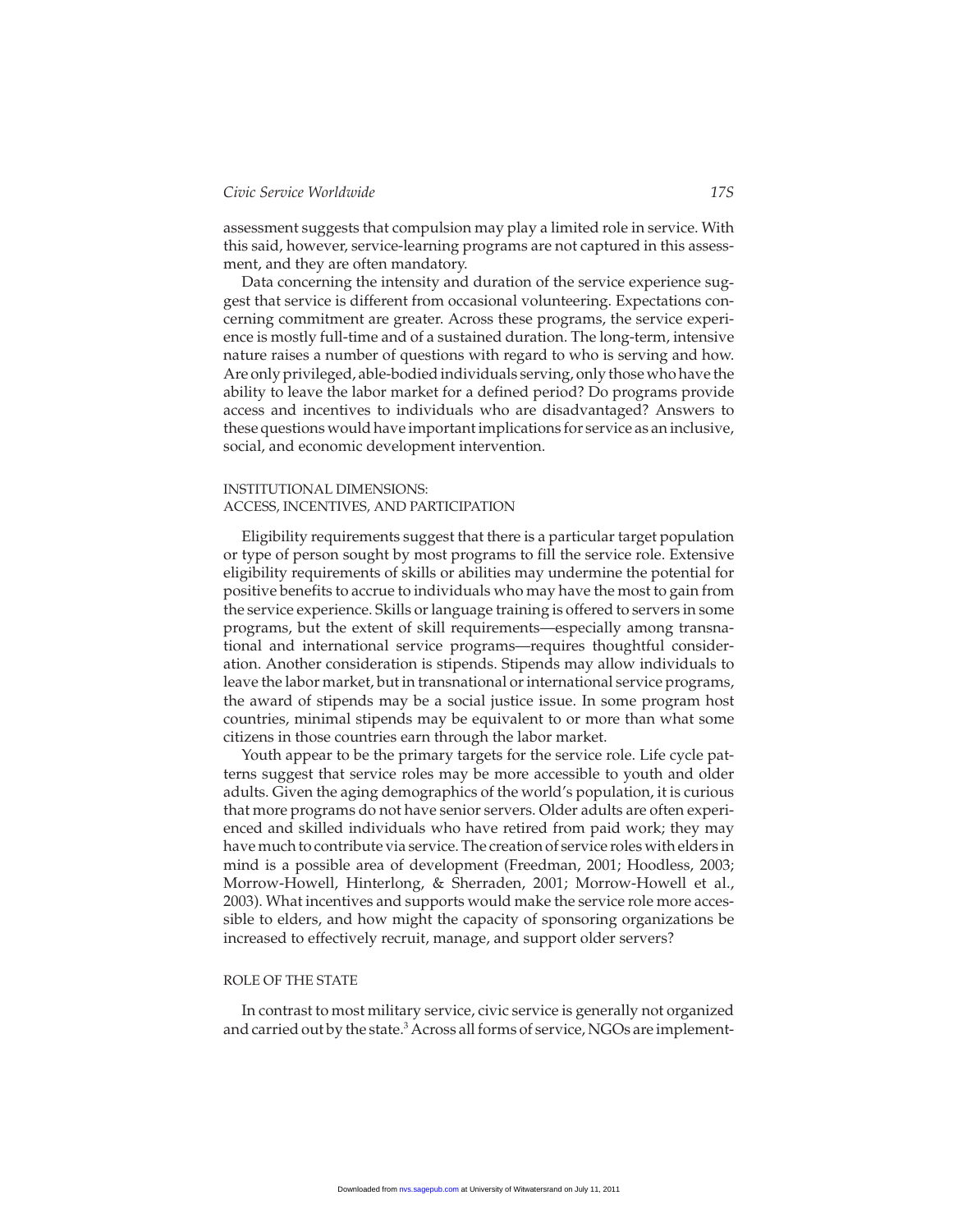ing most programs. This is an important finding, likely to hold up over time because state-sponsored service programs are not easily overlooked. It is probable that state interests in civic service are very different from state interests in military service. A valuable study would identify these different interests over time and across nations.

#### ADMINISTRATIVE PARTNERSHIPS

The nonprofit sector or third sector is driving civic service programming and administration. Further examination of the global assessment data reveals complex collaborative roles and arrangements between NGOs for the development and implementation of some programs (e.g., sending and hosting organizations in international service; McBride et al., 2003). Beyond interorganizational collaboration, there are some public-private partnerships, where government is a primary funder of the service programs implemented by NGOs. More research is warranted with regard to the administration of civic service programs, from the efficiency and effectiveness of the collaborative partnerships to the relationships between NGOs and the state. What theories can inform the nature and effects of these partnerships and relationships?

# **CONCLUSION**

Social scientists are trailing behind policy and practice in understanding what service is, and whether intended or unintended outcomes are being achieved. A wide range of research on social, cultural, economic, and political influences on service development, implementation, and outcomes should be developed. This would help to define civic service as an international field of study and create an informational foundation for comparative study.

## **Notes**

1. Content for this article is based in part on McBride, Benítez, and Sherraden (2003).

2. Service-learning programs were excluded from the global assessment because the time commitment varies substantially and their prevalence was beyond the scope of this study.

3. Governments may be more directly involved in the administration of national youth service programs, specifically. Eberly and Gal (2003) assess the evolution of national youth service from military service, providing a glimpse into possible determinants and functions of service from a state perspective.

#### References

Aguirre International. (1999). *Making a difference: Impacts of AmeriCorps\*State/National direct on members and communities 1994-1995 and 1995-1996* (Report prepared for the Corporation for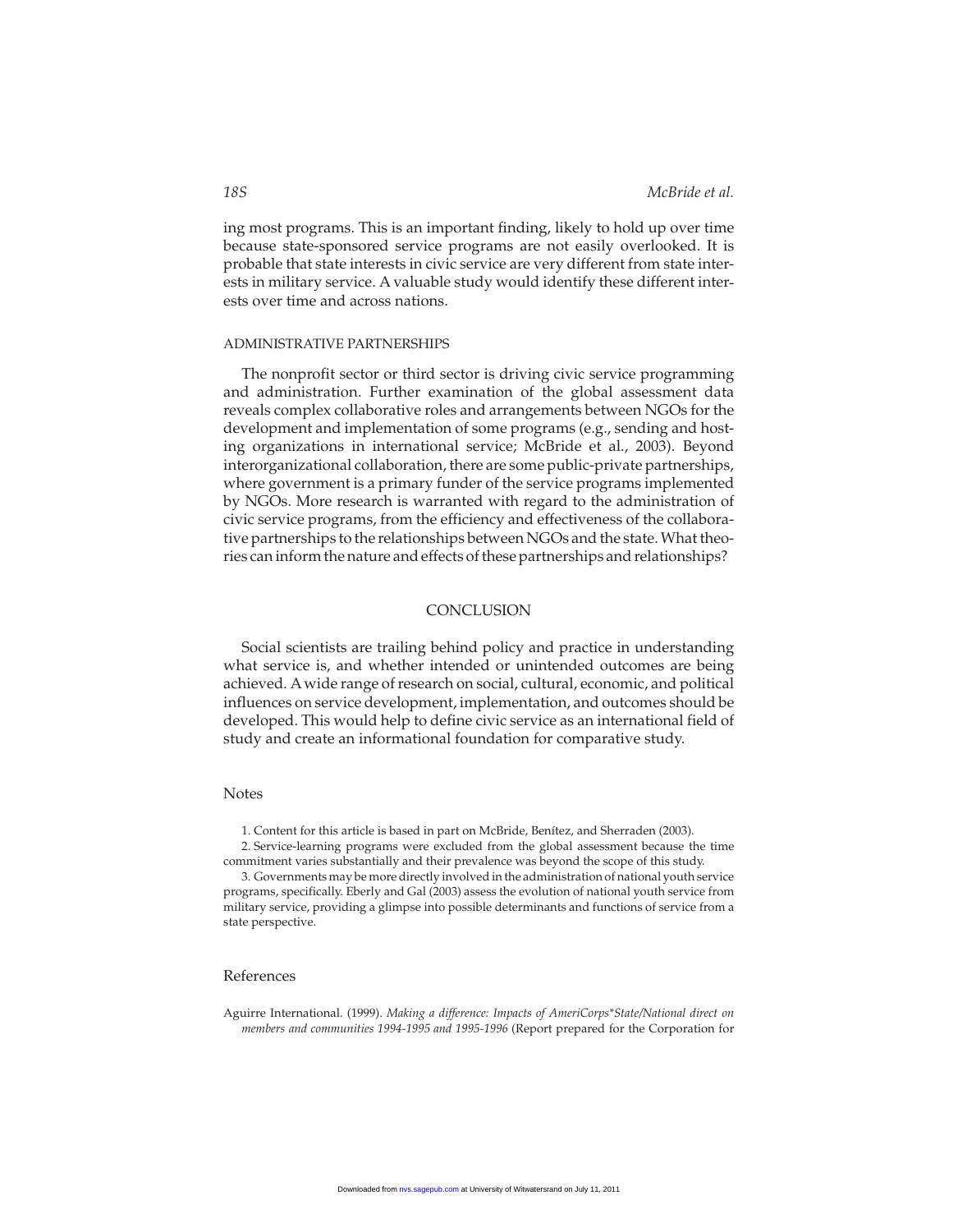Community and National Service). Retrieved August 15, 2002, from http://www.americorps. org/research/index.html

Anheier, H. K., & Salamon, L. M. (1999). Volunteering in cross-national perspective: Initial comparisons. *Law and Contemporary Problems*, *62*(4), 43-66.

- Association of Voluntary Service Organizations (AVSO). (2003). *Voluntary service: Opening doors to the future* (Research report). Brussels, Belgium: Author.
- Beverly, S. G., & Sherraden, M. (1999). Institutional determinants of saving: Implications for lowincome households and public policy. *Journal of Socio-Economics*, *28*(4), 457-473.
- Brown, E. (1999). The scope of volunteer activity and public service. *Law and Contemporary Problems*, *62*(4), 17-42.
- Carson, E. D. (1999). On defining and measuring volunteering in the United States and abroad. *Law and Contemporary Problems*, *62*(4), 67-72.
- Clohesy, S. J. (1999). *National and community service: An analysis of strengths, problems, needs, and opportunities*. Unpublished paper prepared for the Ford Foundation.
- Clotfelter, C. T. (1999). Amateurs in public service: Volunteering, service-learning, and community service [Special issue]. *Law and Contemporary Problems*, *62*(4), 1-263.
- Cnaan, R. A., & Amrofell, L. (1994). Mapping volunteer activity. *Nonprofit and Voluntary Sector Quarterly*, *23*(4), 335-351.
- Cnaan, R. A., Handy, F., & Wadsworth, M. (1996). Defining who is a volunteer: Conceptual and empirical considerations. *Nonprofit and Voluntary Sector Quarterly*, *25*(3), 364-383.
- Dimaggio, P. J., Weiss, J. A., & Clotfelter, C. T. (2002). Data to support scholarship on nonprofit organizations. *American Behavioral Scientist*, *45*(11), 1620-1637.
- Dingle, A., Sokolowski, W., Saxon-Harrold, S.K.E., Smith, J. D., & Leigh, R. (Eds.). (2001). *Measuring volunteering: A practical toolkit*. Retrieved December 21, 2001, from http://www. independentsector.org/programs/research/toolkit/IYVToolkit.PDF
- Eberly, D., & Gal, R. (2003, September). *Military officer cadets to national youth service cadets: The transformation from military to civic service*. Paper presented at the international symposium of the Center for Social Development, "Civic Service: Impacts and Inquiry," St. Louis, MO.
- Ford Foundation. (2000). *Worldwide workshop on youth involvement as a strategy for social, economic, and democratic development*. New York: Author.
- Freedman, M. (2001). Structural lead: Building new institutions for an aging America. In N. Morrow-Howell, J. Hinterlong, & M. Sherraden (Eds.),*Productive aging: Concepts and challenges*(pp. 245- 259). Baltimore: Johns Hopkins University Press.
- Gibson, C. (2001). *From inspiration to participation: A review of perspectives on youth civic engagement*. Berkeley, CA: Grantmaker Forum on Community and National Service.
- Grantmaker Forum on Community and National Service. (2000).*The state of service-related research: Opportunities to build a field*. Berkeley, CA: Author.
- Hajdo, D. (1999). National service and civic education: The potential of AmeriCorps' National Civilian Community Corps to foster civic character (Doctoral dissertation, University of Maryland College Park, 1999). *Dissertation Abstracts International*, *60*(12A), 4585.
- Handy, F., Cnaan, R. A., Brudney, J. L., Ascoli, U., Meijs, L.C.M.P., & Ranade, S. (2000). Public perception of "who is a volunteer": An examination of the net-cost approach from a cross-cultural perspective. *Voluntas: International Journal of Voluntary and Nonprofit Organizations*, *11*(1), 45-65.
- Hodgkinson, V. (1990). Mapping the non-profit sector in the United States: Implications for research. *Voluntas*, *1*(2), 6-32.
- Hodgkinson, V., & Painter, A. (2003). Third sector research in international perspective: The role of ISTR. *Voluntas*, *14*(1), 1-14.
- Hoodless, E. (2003). Senior volunteers: Solutions waiting to happen. In H. Perold, S. Stroud, & M. Sherraden (Eds.), *Service enquiry: Service in the 21st century*. Johannesburg, South Africa: comPress.
- Jackson-Elmoore, C., & Hula, R. C. (2001). Emerging roles of nonprofit organizations: An introduction. *Policy Studies Review*, *18*(4), 1-5.
- Janowitz, M. (1991). *The reconstruction of patriotism: Education for civic consciousness*. Chicago: University of Chicago Press.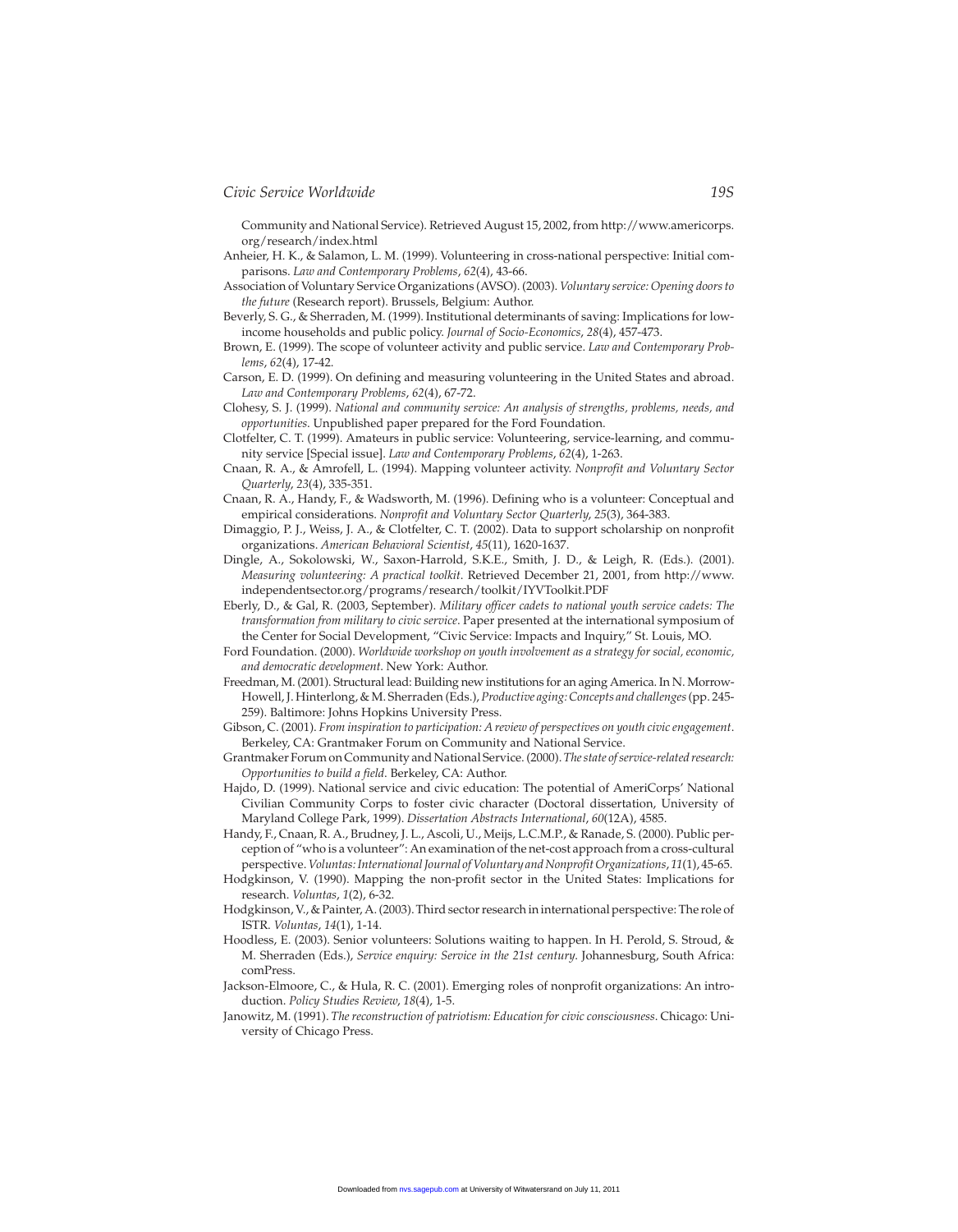- McBride, A. M., Benítez, C., & Danso, K. (2003). Civic service worldwide: Social development goals and partnerships. *Social Development Issues, 25*(1&2), 175-188.
- McBride, A. M., Benítez, C., & Sherraden, M. (2003). *The forms and nature of civic service: A global assessment* (Research report). St. Louis, MO: Center for Social Development, Washington University. Retrieved from http://gwbweb.wustl.edu/csd/gsi
- McBride, A. M., Lombe, M., Tang, F., Sherraden, M., & Benítez, C. (2003).*The knowledge base on civic service: Status and directions* (Working Paper 03-20). St. Louis, MO: Center for Social Development, Washington University.
- McCarthy, K. D., Hodgkinson, V. A., Sumariwalla, R. D., et al. (Eds.). (1992). *The nonprofit sector in the global community: Voices from many nations*. San Francisco: Jossey-Bass.
- Menon, N., McBride, A. M., & Sherraden, M. (2003). Understanding service: Words in the context of history and culture. In H. Perold, S. Stroud, & M. Sherraden (Eds.), *Service enquiry: Service in the 21st century* (pp. 149-158). Johannesburg, South Africa: comPress.
- Morrow-Howell, N., Hinterlong, J., & Sherraden, M. (Eds.). (2001). *Productive aging: Concepts and challenges*. Baltimore: Johns Hopkins University Press.
- Morrow-Howell, N., Hinterlong, J., Sherraden, M., Tang, F., Thirupathy, P., & Nagchoudhuri, M. (2003). Institutional capacity for elder service. *Social Development Issues, 25*(1&2), 189-204.
- Moskos, C. (1988). *A call to civic service*. New York: Free Press.
- Omo-Abu, A. (1997). Ethnic cleavages and national integration: The impact of the national youth service corps in Nigeria (Doctoral dissertation, Columbia University). *Dissertation Abstracts International*, *58*(02A).
- Perry, J. L., & Imperial, M. T. (2001). A decade of service-related research: A map of the field. *Nonprofit and Voluntary Sector Quarterly*, *30*(3), 462-479.
- Perry, J. L., & Katula, M. C. (2001). Does service affect citizenship? *Administration & Society*, *33*(3), 330-365.
- Salamon, L. M. (1994, July/August). The rise of the nonprofit sector. *Foreign Affairs*, *73*, 109-122.
- Salamon, L. M., Hems, L. C., & Chinnock, K. (2000). *The nonprofit sector: For what and for whom?* (Working Papers of the Johns Hopkins Comparative Nonprofit Sector Project, No. 37). Baltimore: Johns Hopkins Center for Civil Society Studies.
- Salamon, L. M., & Sokolowski, W. (2001). *Volunteering in cross-national perspective: Evidence from 24 countries* (Working Papers of the Johns Hopkins Comparative Nonprofit Sector Project, No. 40). Baltimore: Johns Hopkins Center for Civil Society Studies.
- Sen, A. (1999). *Development as freedom*. Oxford, UK: Oxford University Press.
- Sherraden, M. (2001a).*Civic service: Issues, outlook, institution building* (Perspective). St. Louis, MO: Center for Social Development, Washington University.
- Sherraden, M. (2001b). *Youth service as strong policy* (Working Paper 01-12). St. Louis, MO: Center for Social Development, Washington University.
- Sherraden, M., & Eberly, D. (1982). The impact of national service on participants. In M. Sherraden & D. Eberly (Eds.), *National service: Social, economic, and military impacts* (pp. 179-187). New York: Pergamon Press.
- Sherraden, M., & Eberly, D. (1990). Introduction. In D. Eberly & M. Sherraden (Eds.), *The moral equivalent of war?: A study of non-military service in nine nations* (pp. 1-6). Westport, CT: Greenwood Press.
- Sherraden, M., Morrow-Howell, N., Hinterlong, J., & Rozario, P. (2001). Productive aging: Theoretical choices and directions. In N. Morrow-Howell, J. Hinterlong, & M. Sherraden (Eds.),*Productive aging: Concepts and challenges*(pp. 260-284).Baltimore: Johns Hopkins University Press.
- Sherraden, M., Schreiner, M., & Beverly, S. G. (2003). Income, institutions, and savings performance. *Economic Development Quarterly*, *17*(1), 95-112.
- Sherraden, M., Sherraden, M., & Eberly, D. (1990). Comparing and understanding non-military service in different nations. In D. Eberly & M. Sherraden (Eds.), *The moral equivalent of war?: A study of non-military service in nine nations* (pp. 159-190). Westport, CT: Greenwood Press.
- Sherraden, M. S. (2001). Developing transnational social policy: A North American community service program. *Social Development Issues*, *23*(3), 50-59.